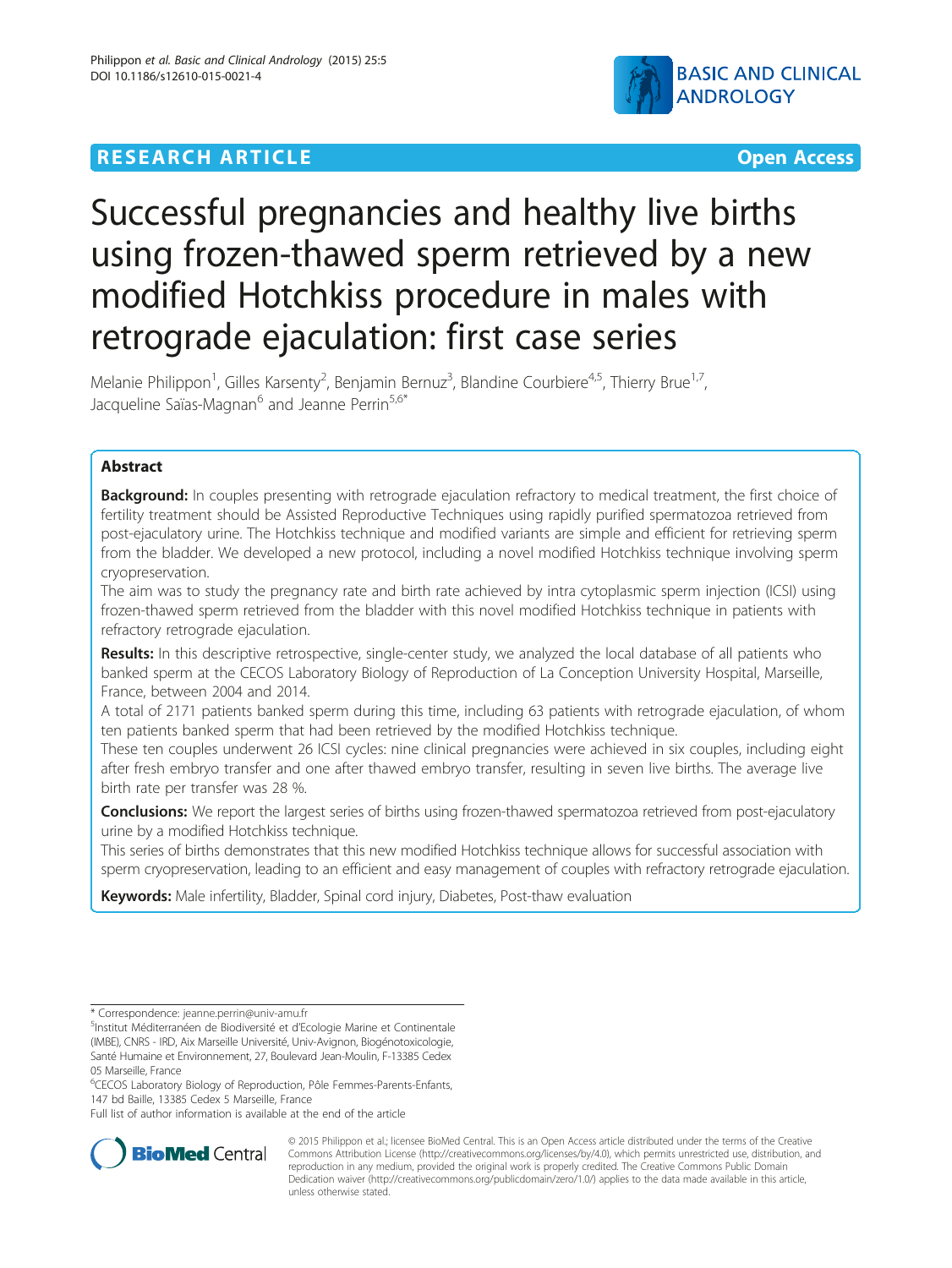# Résumé

Contexte: Chez les couples dont l'homme présente une éjaculation rétrograde réfractaire au traitement médical, la première ligne de traitement de l'infertilité est le recours à l'aide médicale à la procréation (AMP) utilisant des spermatozoïdes purifiés des urines après éjaculation.

La technique de Hotchkiss et les techniques de Hotchkiss modifiées sont simples et efficaces pour récupérer les spermatozoïdes de la vessie. Nous avons développé un nouveau protocole avec une nouvelle technique de Hotchkiss modifiée impliquant une cryoconservation des spermatozoïdes obtenus.

L'objectif de cette étude était d'étudier les taux de grossesses et de naissances obtenues après injection intra cytoplasmique de spermatozoïdes (ICSI) provenant de paillettes congelées à partir des spermatozoïdes purifiés des urines avec la nouvelles méthode de Hotchkiss modifiée, chez les patients atteints d'éjaculation rétrograde réfractaire.

Résultats: Dans cette étude descriptive monocentrique rétrospective, nous avons analysé la base de données locale de tous les patients ayant conservé du sperme au CECOS du laboratoire de biologie de la reproduction de l'hôpital universitaire de la Conception à Marseille, France, entre 2004 et 2014.

Un total de 2171 patients a conservé du sperme pendant cette période. Soixante trois présentaient une éjaculation rétrograde, parmi lesquels 10 ont conservé du sperme qui avait été purifié des urines selon la méthode de Hotchkiss modifiée. Ces 10 couples ont réalisé 26 tentatives d'ICSI. 9 grossesses cliniques ont été obtenues chez 6 couples; 8 après transfert d'embryon frais, et une après transfert d'embryon congelé, ayant conduit à 7 naissances. Le taux moyen de naissance par transfert était de 28 %.

Conclusions: Nous rapportons ici la plus large série de naissances utilisant des paillettes de spermatozoïdes purifiés des urines après éjaculation rétrograde selon une méthode de Hotchkiss modifiée.

Cette série de naissances démontre que cette nouvelle technique de Hotchkiss permet une association réussie avec la cryoconservation du sperme, permettant une prise en charge facile et efficace des couples avec éjaculation rétrograde réfractaire.

Mots clés: Infertilité masculine, Vessie, Lésion médullaire, Diabète, Test de décongélation

## Background

Retrograde ejaculation (RE) accounts for less than 2 % of cases of male infertility [\[1](#page-5-0), [2](#page-5-0)]. This condition can occur as a result of spinal cord lesions, neuropathies (diabetic autonomic neuropathy and multiple sclerosis), retroperitoneal surgery, acquired anatomic aetiologies (bladder neck surgery and transurethral resection of the prostate), congenital abnormalities, or pharmacological treatments (psychotropic medications and a-adrenergic blockers), and it can also be idiopathic [\[2](#page-5-0)–[4](#page-5-0)].

In couples presenting with retrograde ejaculation refractory to medical treatment, the first choice of fertility treatment should be assisted reproductive technology (ART) using rapidly purified spermatozoa retrieved from post-ejaculatory urine [[4, 5\]](#page-5-0). However, due to its high osmolarity and low pH, urine is cytotoxic to spermatozoa [[6](#page-5-0)–[8](#page-5-0)]. For urinary sperm retrieval, the technique described by Hotchkiss et al. [\[9](#page-5-0)] is simple and efficient. Using this technique, the bladder is emptied and washed with Ringer's lactate via catheterization, and then a small amount of the same solution is instilled into the bladder before removing the catheter. The patient is then instructed to ejaculate. Post-ejaculatory bladder contents are obtained by either voiding or catheterization, and the suspended spermatozoa are used for intrauterine insemination (IUI).

Several modified Hotchkiss techniques (MHT) have been described, which involve the instillation of additional types of culture media and/or the use of additional ARTs to increase sperm viability, motility, and pregnancy and birth rates [\[4, 10](#page-5-0)]. According to a systematic review by Jefferys et al. [[4\]](#page-5-0) based on 13 clinical cases  $[11-18]$  $[11-18]$  $[11-18]$  $[11-18]$ , 8 live births have been accomplished by IUI using fresh sperm. One additional live birth has been recently achieved by ICSI using fresh sperm [\[19\]](#page-6-0).

Nevertheless, the use of the Hotchkiss technique to retrieve fresh sperm on the day of ART requires a trained staff in close proximity to the ART laboratory, and this procedure can be quite time consuming. This may lead to difficulties in using this technique to treat couples with RE. We previously developed and evaluated a new protocol, including a novel modified Hotchkiss technique in association with sperm cryopreservation, that facilitates the administration of ART to couples with RE [\[10\]](#page-5-0).

The aim of this study was to describe this modified Hotchkiss technique and to present the pregnancy rate and birth rate achieved by ICSI with cryopreserved sperm retrieved from the bladder after refractory RE.

# Methods

#### Patients

In this descriptive retrospective, single-center study, we analyzed the local database of all patients who banked sperm at the CECOS Laboratory Biology of Reproduction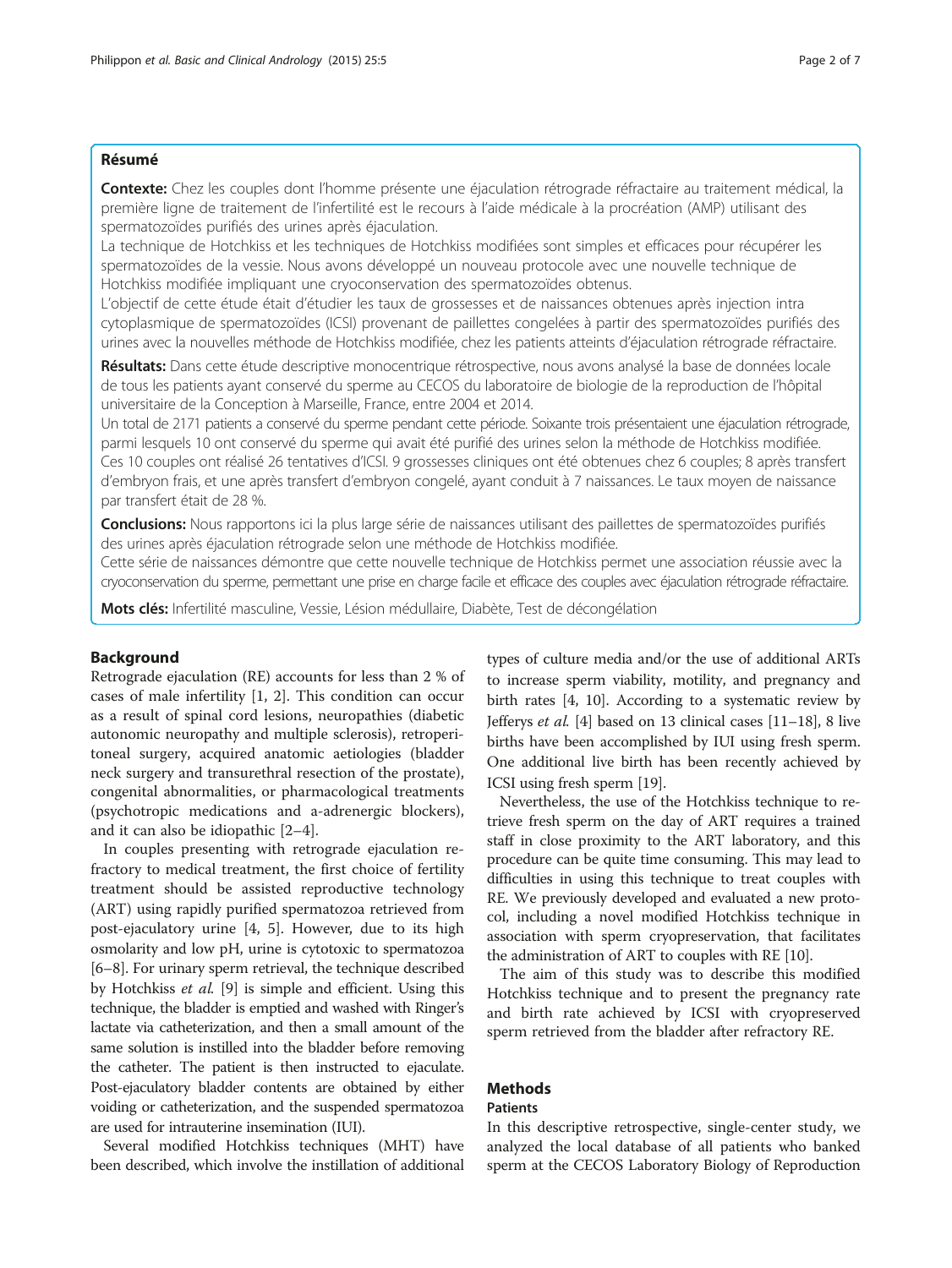of La Conception University Hospital, Marseille, France, between 2004 and 2014.

We only included patients with RE who underwent urinary sperm retrieval by our modified Hotchkiss technique. RE was diagnosed by hypospermia (less than 2 ml in volume) associated with the presence of spermatozoa in the urine. For each patient who used his banked sperm for ART treatment, we collected information regarding age, aetiology of RE, ART technique used, number of cycles, fertilization rate, numbers of obtained embryos, transferred embryos, and frozen embryos, number of clinical pregnancies (i.e., heartbeat assessed by ultrasonography) and live birth rate.

#### Modified Hotchkiss technique

Our modified Hotchkiss technique consisted of instillating 40 ml of a sterile culture medium for gametes (Ferticult<sup>®</sup>, FertiPro®, Beernem, Belgium) into the bladder at room temperature via aseptic catheterization. Water restriction was recommended for four hours before sperm retrieval. Ejaculation was achieved either by masturbation or by penile vibratory stimulation (PVS) (Ferticare®, Orion Medical, Silverado, California, USA) with midodrine adjunction in spinal cord-injured (SCI) patients [[20](#page-6-0), [21](#page-6-0)]. After ejaculation, ejaculate mixed with Ferticult® was collected by a new aseptic catheterization from the SCI patients or by voiding from the other patients. Samples were immediately centrifuged for 10 min at 1500 rotations per minute (420xg), and supernatants were removed. The pellets of spermatozoa were resuspended in Ferticult® and analysed as recommended by the WHO [[22](#page-6-0), [23\]](#page-6-0).

#### Sperm cryopreservation and post-thaw evaluation

The recovered spermatozoa were cryopreserved by progressive dilution in a cryoprotectant containing Glycerol (SpermFreeze®, FertiPro®, JCD, La Mulatière, France), according to the manufacturer's instructions, introduced into high-security straws (CryoBioSystem®, L'Aigle, France), placed for 10 min in liquid nitrogen vapor, then plunged into liquid nitrogen [\[24\]](#page-6-0).

A post-thaw evaluation was systematically performed as follows: one straw was thawed at room temperature for 10 min, Ferticult® (37 °C) was progressively added, and then the preparation was centrifuged for 10 min at 1500 rotations per minute (420xg) to separate the sperm from the cryoprotectant medium. The supernatant was discarded, and the pellet was divided into 2 μl droplets of Ferticult® on a Petri dish and covered with oil (IrvineScientific®, New town mount kennedy, Ireland). This preparation was placed at 37 °C for 10 min, and analyzed by inverted microscopy (Wilovert, Wild, Leica®, Nanterre, France) to assess total and progressive sperm mobility. Post-thaw evaluation was considered positive if motile spermatozoa (progressive or not) at the edge of each drop

(and thus usable for ICSI) were observed. If no motile sperm were observed, 2 μl of pentoxifylline solution (Torental® 20 mg/ml, Sanofi Aventis, Paris, France) (final dilution 1/20 in the sperm suspension) was added to the droplet, and the preparation was re-analyzed after 20 min of incubation at 37 °C.

# **Results**

A total of 2171 patients banked sperm at the CECOS Laboratory Biology of Reproduction of La Conception University Hospital, Marseille, France between January 2004 and August 2014. A total of 3611 sperm cryopreservations were achieved.

Figure [1](#page-3-0) summarizes the data on the included patients. Ten RE patients used their banked straws for ART (mean number of cycles per couple: 2.6), the mean age at first sampling was 37 years (30–54), eight patients had a spinal cord injury, one a diabetic neuropathy, and one had a history of prostate surgery as an etiology of retrograde ejaculation.

The average total number of spermatozoa retrieved from the bladder was 8.7 million (0.1–20) and the average number of straws was 6.7 per couple (4–12).

Sperm parameters before and after thawing are shown in Table [1.](#page-4-0)

All couples received ART treatment of in vitro fertilization (IVF) with ICSI. The results of ICSI cycles using frozen-thawed sperm retrieved by the modified Hotchkiss technique are shown in Table [2](#page-4-0).

The average fertilization rate was 62.6 % per cycle (0–100). Of the 26 cycles, nine clinical pregnancies were achieved (34.6 % clinical pregnancies per cycle and 37.5 % clinical pregnancies per transfer), including eight after fresh embryo transfer and one after thawed embryo transfer, resulting in seven live births. The average live birth rate per transfer was 28 %.

In total, of the ten couples treated with the modified Hotchkiss technique, 6 (60 %) obtained at least one clinical pregnancy and 4 (40 %) achieved at least one live birth.

### **Discussion**

To our knowledge, this is the largest series of births achieved using spermatozoa retrieved from post-ejaculatory urine by the new MHT. Our novel protocol is based on an asynchronous management, involving systematic freezing of spermatozoa recovered from the bladder.

Despite the length of time since the first description of the Hotchkiss technique [[9\]](#page-5-0) and the publication of many variants, a limited number of births among couples with a male suffering from RE has been reported using this technique [[4](#page-5-0)]. This low number could be explained by the following: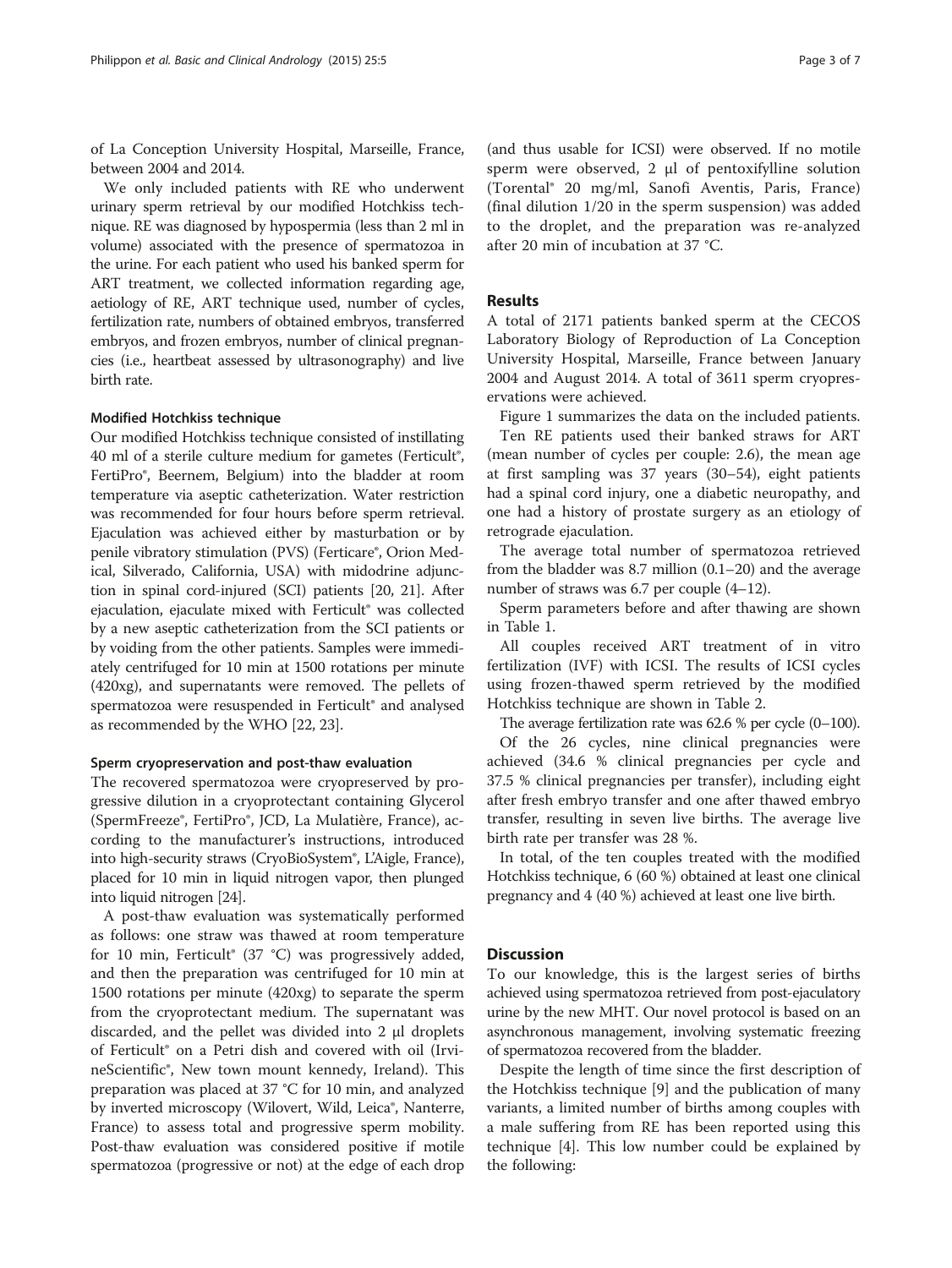<span id="page-3-0"></span>

- The majority of patients with RE achieved antegrade ejaculation (total or partial) after medical treatment [[4\]](#page-5-0), therefore the antegrade ejaculate was used for ART treatment. In our series, 10 of the 20 RE patients with banked sperm achieved antegrade ejaculation.
- Reluctance to perform the technique because of the risks associated with bladder catheterization, such as stricture or infection, especially in diabetic patients, or increased discomfort [\[25,](#page-6-0) [26\]](#page-6-0). Nevertheless, this hypothesis is not relevant concerning SCI patients. Indeed, most of them regularly use aseptic catheterization to empty their bladder.
- For spinal cord injured patients, the use of PVS with midodrine adjunction lengthens the time required for sperm retrieval compared to the time required by other patients, such as those with diabetes or idiopathic RE, and requires close patient monitoring because of the increased risk of autonomic dysreflexia [[20,](#page-6-0) [21](#page-6-0)].

Thus, instead of the Hotchkiss technique, oral alkalinization of urine is performed by some clinicians. Attempts to manipulate physicochemical qualities of urine via fluid intake require ingestion of a large amount of liquid on a specified schedule during the hours preceding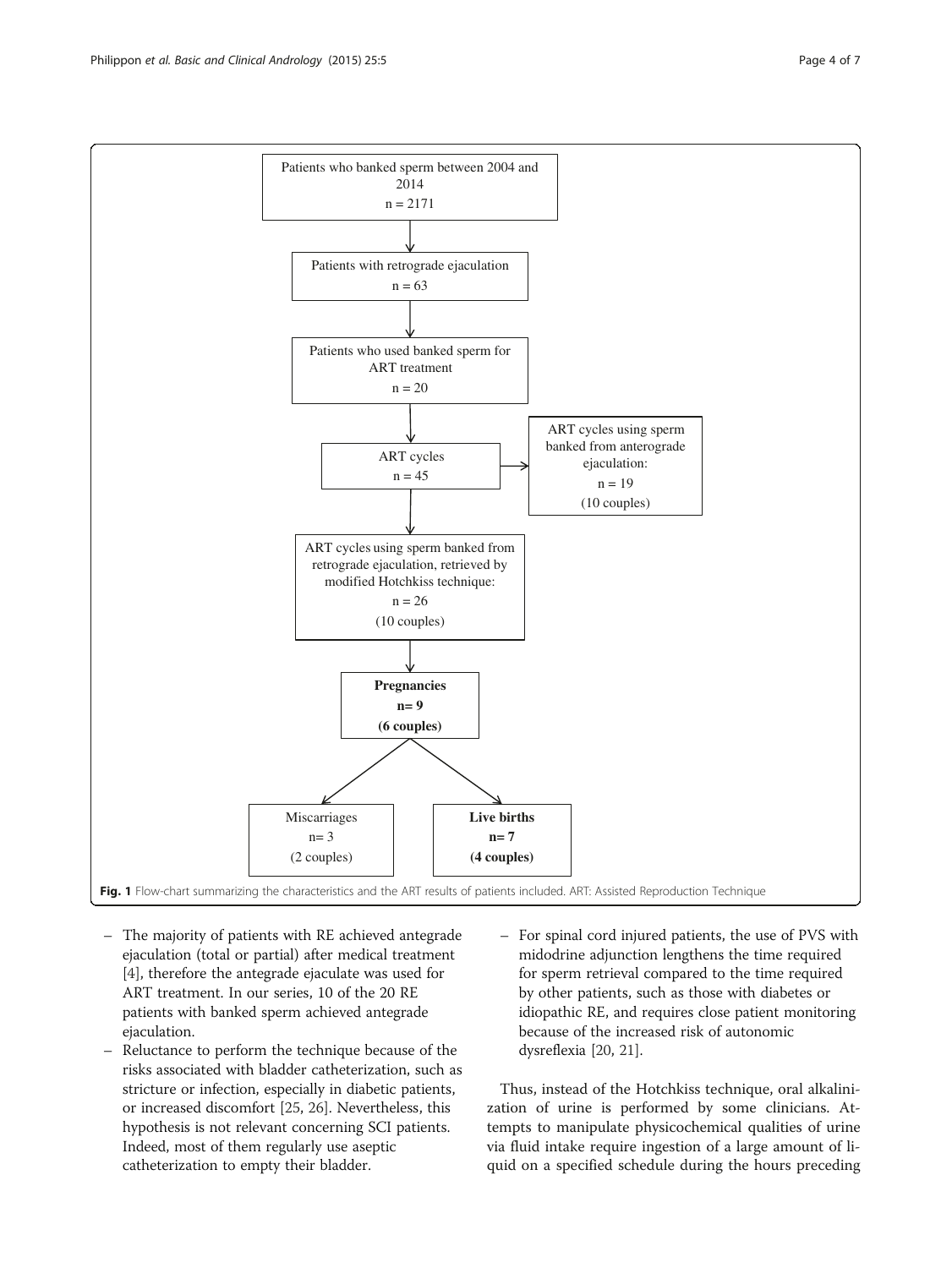| Patient        | Age | Etiology<br>of RE | Initial parameters in bladder sperm retrieval                  |                           |                                                | Number<br>of straws | Sperm parameters at post-thaw evaluation<br>after Pentoxifylline addition |                                                |
|----------------|-----|-------------------|----------------------------------------------------------------|---------------------------|------------------------------------------------|---------------------|---------------------------------------------------------------------------|------------------------------------------------|
|                |     |                   | Total number of spz<br>retrieved from the<br>bladder (Million) | Motile<br>spermatozoa (%) | Spermatozoa<br>with forward<br>progression (%) |                     | Motile<br>spermatozoa/drop                                                | Spermatozoa<br>with forward<br>progression (%) |
|                | 33  | SCI               | 20                                                             | 10                        | 5                                              | 5                   | $5 - 20$                                                                  | $5 - 10$                                       |
| $\overline{2}$ | 30  | SCI               | 12,2                                                           | 10                        | 5                                              | 8                   | $5 - 20$                                                                  | $\mathbf{0}$                                   |
| 3              | 30  | SCI               | 3,5                                                            | 2                         | $\mathcal{P}$                                  | 12                  | $5 - 20$                                                                  | 20                                             |
| $\overline{4}$ | 34  | SCI               | 11,8                                                           | 25                        | 5                                              | 6                   | >100                                                                      | 30                                             |
| 5              | 48  | SCI               |                                                                | 10                        | $\Omega$                                       | 4                   | No                                                                        | No                                             |
| 6              | 42  | SCI               | 15,6                                                           | 15                        | 10                                             | 5                   | >100                                                                      | 30                                             |
| 7              | 54  | <b>TURP</b>       | 0,1                                                            | 60                        | 10                                             | 8                   | $20 - 100$                                                                | 20                                             |
| 8              | 39  | SCI               | 0,5                                                            | 10                        | 5                                              |                     | $5 - 20$                                                                  | 5                                              |
| 9              | 31  | $\Box$            | $\overline{2}$                                                 | 30                        | 10                                             | 6                   | 20-100                                                                    | 60                                             |
| 10             | 37  | SCI               |                                                                |                           | 0                                              | 6                   | $<$ 5                                                                     | $\Omega$                                       |

<span id="page-4-0"></span>Table 1 Patient characteristics, sperm and cryopreservation parameters

RE retrograde ejaculation, SCI Spinal cord injury, TURP transurethral resection of prostate, D Diabetes, Spz spermatozoa, No No post-thaw evaluation performed

the retrieval [[8](#page-5-0), [27\]](#page-6-0). These protocols are used by numerous centers that treat RE patients because they do not require special equipment or surgical procedures.

However, changes in osmolarity occur rapidly under these conditions, placing the patient at risk for failure if the procedure is disrupted [[8, 10\]](#page-5-0).

Our modification of the Hotchkiss' technique involves the use of a culture medium for gametes and embryos (Ferticult®). We previously compared the characteristics

of sperm obtained from the bladder after oral alkalinization of urine versus that acquired from endovesical instillation of Ferticult<sup>®</sup> in the same patients and showed that endovesical instillation statistically improved sperm characteristics [[10\]](#page-5-0). Other adaptations of this technique that resulted in successful live births via IUI or ICSI employed basic cell culture medium (Earle's balanced salt solution buffered with HEPES [[14\]](#page-5-0), basal medium BM-1 [\[19\]](#page-6-0), a low-electrolyte solution (glucose) [[17](#page-5-0)]), or

**Table 2** Results of ICSI cycles using frozen-thawed sperm retrieved by Hotchkiss modified technique

| Patients       | Number<br>of ICSI<br>cycles<br>performed | Fertilization rate<br>(nb of 2PN<br>zygotes/nb<br>of mature<br>oocytes) for<br>each cycle | Number of Number<br>embryos<br>obtained<br>for each<br>cycle | (and quality*)<br>of embryos<br>transferred for<br>each cycle | Number<br>of frozen<br>embryos for<br>each cycle | Clinical<br>pregnancies<br>for each<br>cycle | Live births<br>(sex) for<br>each cycle | Number<br>of thawed<br>embryos<br>transferred<br>for each<br>cycle | Pregnancies<br>after transfer<br>of thawed<br>embryos for<br>each cycle | Live births<br>after thawed<br>embryo<br>transfer |
|----------------|------------------------------------------|-------------------------------------------------------------------------------------------|--------------------------------------------------------------|---------------------------------------------------------------|--------------------------------------------------|----------------------------------------------|----------------------------------------|--------------------------------------------------------------------|-------------------------------------------------------------------------|---------------------------------------------------|
|                | $\overline{4}$                           | 3/5; 5/5; 0/2; 2/4                                                                        | 3; 5; 0; 2                                                   | $1(A)$ ; $2(blasto)$ ;<br>0; 2(blasto)                        | 2; 0; 0; 0                                       | 0; 0; 0; 1                                   | 0; 0; 0;<br>2 (F,M)                    | $\overline{2}$                                                     | $\Omega$                                                                | $\overline{0}$                                    |
| 2              | 2                                        | 2/6; 1/2                                                                                  | 2; 1                                                         | 2(B,B); 1(A)                                                  | 0;0                                              | 0;0                                          | 0;0                                    |                                                                    |                                                                         |                                                   |
| 3              | $\overline{4}$                           | 9/9; 9/9; 9/9; 3/5                                                                        | 9; 9; 9; 3                                                   | 1(blasto);<br>$1(blasto)$ ;<br>1(blasto); 1(B)                | 2;0;2;0                                          | 0; 1; 0; 0                                   | 0; 1 (F);<br>0;0                       |                                                                    |                                                                         |                                                   |
| $\overline{4}$ |                                          | 2/3                                                                                       | 2                                                            | 1(B)                                                          | $\mathbf{0}$                                     | $\mathbf 0$                                  | $\circ$                                |                                                                    |                                                                         |                                                   |
| 5              |                                          | 5/5                                                                                       | 5                                                            | 2(A,B)                                                        | $\mathbf{0}$                                     | $\mathbf{0}$                                 | $\circ$                                |                                                                    |                                                                         |                                                   |
| 6              |                                          | 3/4                                                                                       | 3                                                            | 2(B,B)                                                        | $\mathbf{0}$                                     | 1                                            | 1(F)                                   |                                                                    |                                                                         |                                                   |
| 7              | 3                                        | 7/11; 1/1; 7/9                                                                            | 7; 1; 7                                                      | 1(A); 1(A); 2(A,A)                                            | 2; 0; 1                                          | 0; 1; 0                                      | 0; 0; 0                                | 2; 0; 1                                                            | 0; 0; 1                                                                 | $\mathbf{0}$                                      |
| 8              | 5                                        | $0/4$ ; $2/7$ ; $5/14$ ;<br>6/9; 1/10                                                     | 0; 2; 5; 2; 1                                                | 0; $2(A,C)$ ; $2(B,B)$ ;<br>2(B,B); 1(B)                      | 0; 3; 0; 0; 0                                    | 0; 0; 0; 0; 0; 0                             | 0; 0; 0;<br>0;0                        |                                                                    |                                                                         |                                                   |
| 9              | 3                                        | $4/4$ ; $6/9$ ; $4/8$                                                                     | 4; 6; 4                                                      | 2(A,B); 2(A,B);<br>2(B,B)                                     | 1;0;0                                            | 1; 1; 1                                      | 0; $1(M)$ ;<br>1(M)                    |                                                                    |                                                                         |                                                   |
| 10             |                                          | 4/4                                                                                       | 4                                                            |                                                               | $\overline{2}$                                   |                                              | 1(M)                                   |                                                                    |                                                                         |                                                   |

F Female, M Male, Blasto blastocyst, A grade A embryo, B grade B embryo, C grade C embryo

\*: embryo grade is expressed according to the ASEBIR embryo assessment criteria [[30\]](#page-6-0)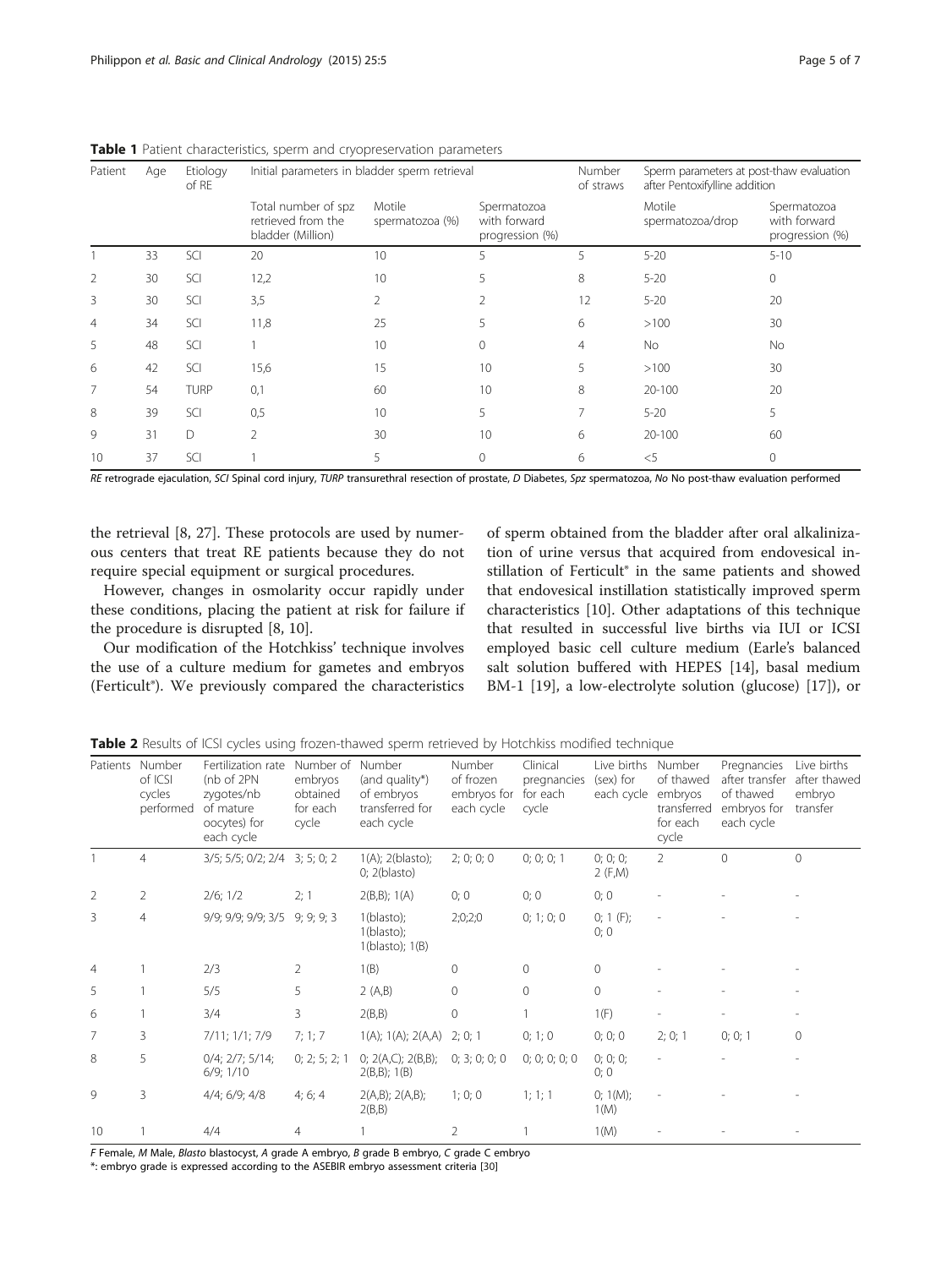<span id="page-5-0"></span>a culture medium used for human embryo or gamete culturing (human tubal fluid with 5 % BSA) [18]. The basic cell culture media are less expensive and have yielded successful births, but the specific culture medium for gametes is perfectly suited for use with this technique.

Our novel protocol also includes a systematic cryopreservation of the retrieved sperm. The use of cryopreserved spermatozoa does not affect the fertilization rate achieved with ICSI and greatly facilitates medical management [[28, 29](#page-6-0)]. Indeed, achieving aseptic bladder catheterization on the day of ART is time consuming and is not possible in all ART centers because it requires the completion of an aseptic catheterization in close proximity to the laboratory. In our series, an average of 6.7 straws were frozen for each patient and the post-thaw evaluations were always positive. Prior post-thaw evaluation allows for validation of straw quality in advance. Finally, this new technique minimises the risk of repeated catheterizations, allowing the female partner to avoid the constraints of stimulation in the case of impossible or insufficient sperm retrieval on the day of oocyte retrieval. However, we acknowledge this technique has an implied use in IVF, which is more invasive for the female partner than IUI treatment.

### Conclusions

This study demonstrated that the new MHT allowed for successful sperm cryopreservation, leading to the efficient and easier management of couples with refractory RE. The collection of fresh spermatozoa from the male partners is simple and easy at trained fertility centres. Although it is completely possible to achieve live births by a series of IUIs with fresh sperm, our protocol allows for the simple asynchronous management of these couples immediately following the banking of a sperm sample.

#### Abbreviations

ART: Assisted reproductive technology; CECOS: Centre for the Study and Preservation of Eggs and Sperm (Centre d'Etude et de Conservation des Œufs et du Sperme); ICSI: Intra cytoplasmic sperm injection; IUI: Intrauterine insemination; IVF: In vitro fertilization; MHT: Modified Hotchkiss technique; PVS: Penile vibratory stimulation; RE: Retrograde ejaculation; SCI: Spinal cord-injured.

#### Competing interests

The authors declare that they have no competing interests.

#### Authors' contributions

MP collected and analyzed the data. MP and JP drafted the manuscript. GK and JP developed the modified Hotchkiss protocol. GK and BB managed the treatment of the spinal cord injured patients. MP and TB managed the treatment of the diabetic patients. BC managed the treatments of the female patients. JP and JS managed the sperm cryopreservation. JS developed the post-thaw evaluation. All authors critically revised the pre-final draft for important intellectual content and gave final approval before submission. All individuals who contributed to this study are either included as authors or acknowledged.

#### Acknowledgments

We thank the laboratory technicians for their help with the data collection.

#### Author details

1 AP-HM, La Conception, Service d'Endocrinologie, Diabète et Maladies Métaboliques, Centre de Référence des Maladies Rares d'Origine Hypophysaire DEFHY, 13385 cedex 15 Marseille, France. <sup>2</sup>Department of Urology, AP-HM La Conception, 147 bd Baille, 13385 Cedex 5 Marseille, France.<sup>3</sup>Neuro rehabilitation Unit, Leon Berard Hospital, bd du Dr Armanet, Hyères, France. <sup>4</sup>Pôle Femmes-Parents-Enfants, Centre clinico-biologique d'Assistance Médicale à la Procréation, AP-HM La Conception, 147 Bd Baille, 13 005 Marseille, France. <sup>5</sup>Institut Méditerranéen de Biodiversité et d'Ecologie Marine et Continentale (IMBE), CNRS - IRD, Aix Marseille Université, Univ-Avignon, Biogénotoxicologie, Santé Humaine et Environnement, 27, Boulevard Jean-Moulin, F-13385 Cedex 05 Marseille, France. <sup>6</sup>CECOS Laboratory Biology of Reproduction, Pôle Femmes-Parents-Enfants, 147 bd Baille, 13385 Cedex 5 Marseille, France. <sup>7</sup> Aix Marseille Université, CNRS, CRN2M UMR 7286 13344 cedex 15 Marseille, France.

#### Received: 17 February 2015 Accepted: 4 May 2015 Published online: 15 May 2015

#### References

- 1. Yavetz H, Yogev L, Hauser R, Lessing JB, Paz G, Homonnai ZT. Retrograde ejaculation. Hum Reprod Oxf Engl. 1994;9(3):381–6.
- 2. Kamischke A, Nieschlag E. Update on medical treatment of ejaculatory disorders. Int J Androl. 2002;25(6):333–44.
- 3. Spaliviero M, Strom KH, Gu X, Araki M, Culkin DJ, Wong C. Does Greenlight HPS(™) laser photoselective vaporization prostatectomy affect sexual function? J Endourol Soc. 2010;24(12):2051–7.
- 4. Jefferys A, Siassakos D, Wardle P. The management of retrograde ejaculation: a systematic review and update. Fertil Steril. 2012;97(2):306–12.
- 5. Fedder J, Kaspersen MD, Brandslund I, Højgaard A. Retrograde ejaculation and sexual dysfunction in men with diabetes mellitus : a prospective, controlled study. Andrology. 2013;1(4):602–6.
- 6. Makler A, David R, Blumenfeld Z, Better OS. Factors affecting sperm motility. VII. Sperm viability as affected by change of pH and osmolarity of semen and urine specimens. Fertil Steril. 1981;36(4):507–11.
- 7. Chen D, Scobey MJ, Jeyendran RS. Effects of urine on the functional quality of human spermatozoa. Fertil Steril. 1995;64(6):1216–7.
- 8. Aust TR, Brookes S, Troup SA, Fraser WD, Lewis-Jones DI. Development and in vitro testing of a new method of urine preparation for retrograde ejaculation; the Liverpool solution. Fertil Steril. 2008;89(4):885–91.
- 9. Hotchkiss RS, Pinto AB, Kleegman S. Artificial insemination with semen recovered from the bladder. Fertil Steril. 1954;6(1):37–42.
- 10. Perrin J, Saïas-Magnan J, Lanteaume A, Thiry-Escudié I, Serment G, Bladou F, et al. Initial results of a novel technique for sperm retrieval in male infertility due to refractory retrograde ejaculation. Prog En Urol J Assoc Fr Urol Société Fr Urol. 2011;21(2):134–8.
- 11. Bourne RB, Kretzschmar WA, Esser JH. Successful artificial insemination in a diabetic with retrograde ejaculation. Fertil Steril. 1971;22(4):275–7.
- 12. Kapetanakis E, Rao R, Dmowski WP, Scommegna A. Conception following insemination with a freeze-preserved retrograde ejaculate. Fertil Steril. 1978;29(3):360–3.
- 13. Lim HT, Rodrigues Pereira A. Successful artificial insemination in a case of retrograde ejaculation. Eur J Obstet Gynecol Reprod Biol. 1979;9(4):247–8.
- 14. Ranieri DM, Simonetti S, Vicino M, Cormio L, Selvaggi L. Successful establishment of pregnancy by superovulation and intrauterine insemination with sperm recovered by a modified Hotchkiss procedure from a patient with retrograde ejaculation. Fertil Steril. 1995;64(5):1039–42.
- 15. Okada H, Fujioka H, Tatsumi N, Kanzaki M, Inaba Y, Fujisawa M, et al. Treatment of patients with retrograde ejaculation in the era of modern assisted reproduction technology. J Urol. 1998;159(3):848–50.
- 16. Rosenlund B, Sjöblom P, Törnblom M, Hultling C, Hillensjö T. In-vitro fertilization and intracytoplasmic sperm injection in the treatment of infertility after testicular cancer. Hum Reprod Oxf Engl. 1998;13(2):414–8.
- 17. Saito K, Kinoshita Y, Yumura Y, Iwasaki A, Hosaka M. Successful pregnancy with sperm retrieved from the bladder after the introduction of a low-electrolyte solution for retrograde ejaculation. Fertil Steril. 1998;69(6):1149–51.
- 18. Silva PD, Larson KM, Van Every MJ, Silva DE. Successful treatment of retrograde ejaculation with sperm recovered from bladder washings: a report of two cases. J Reprod Med. 2000;45(11):957–60.